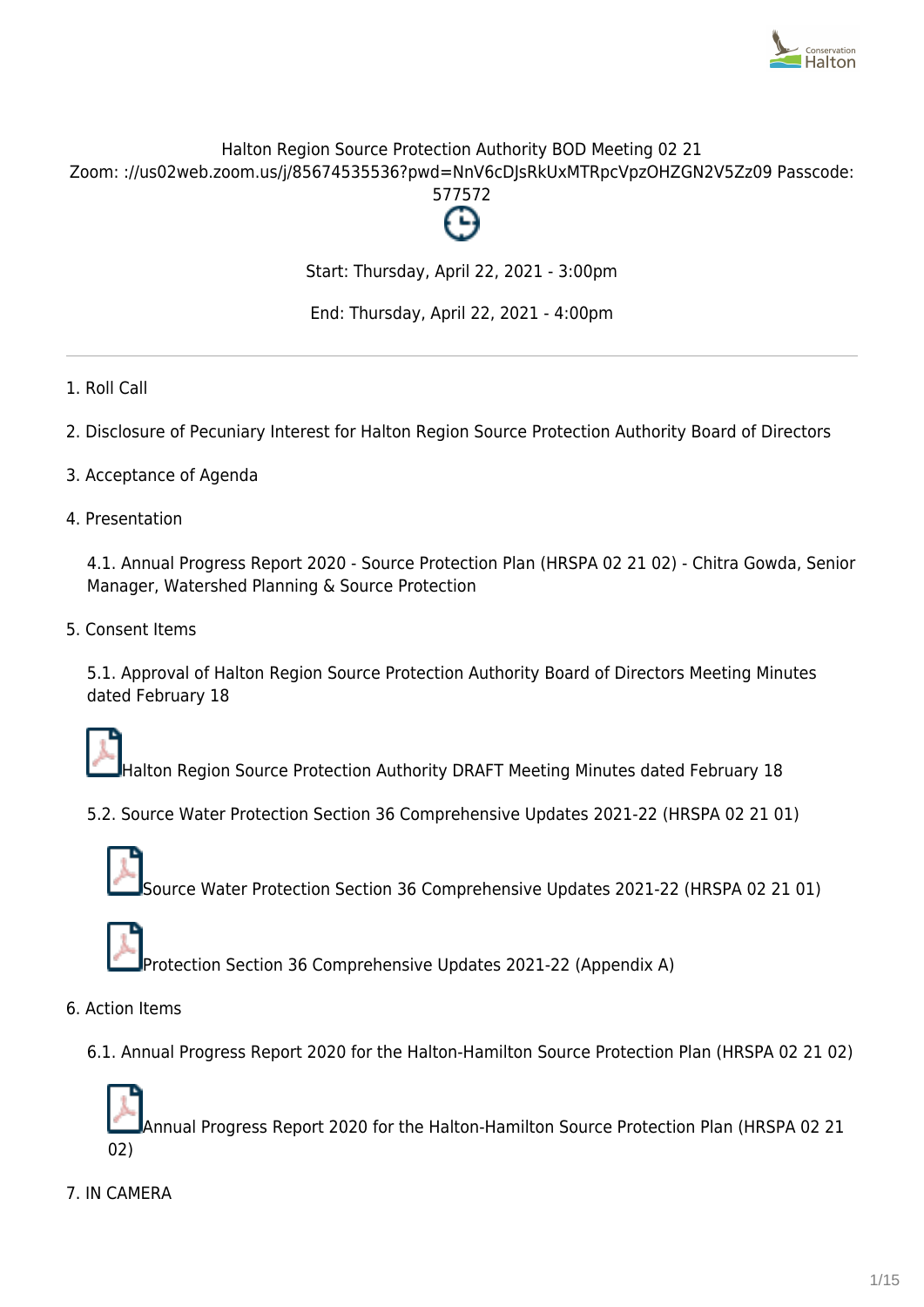

# 7.1. Consent Item (HRSPA 02 21 03)

- 8. Other Business
- 9. Adjournment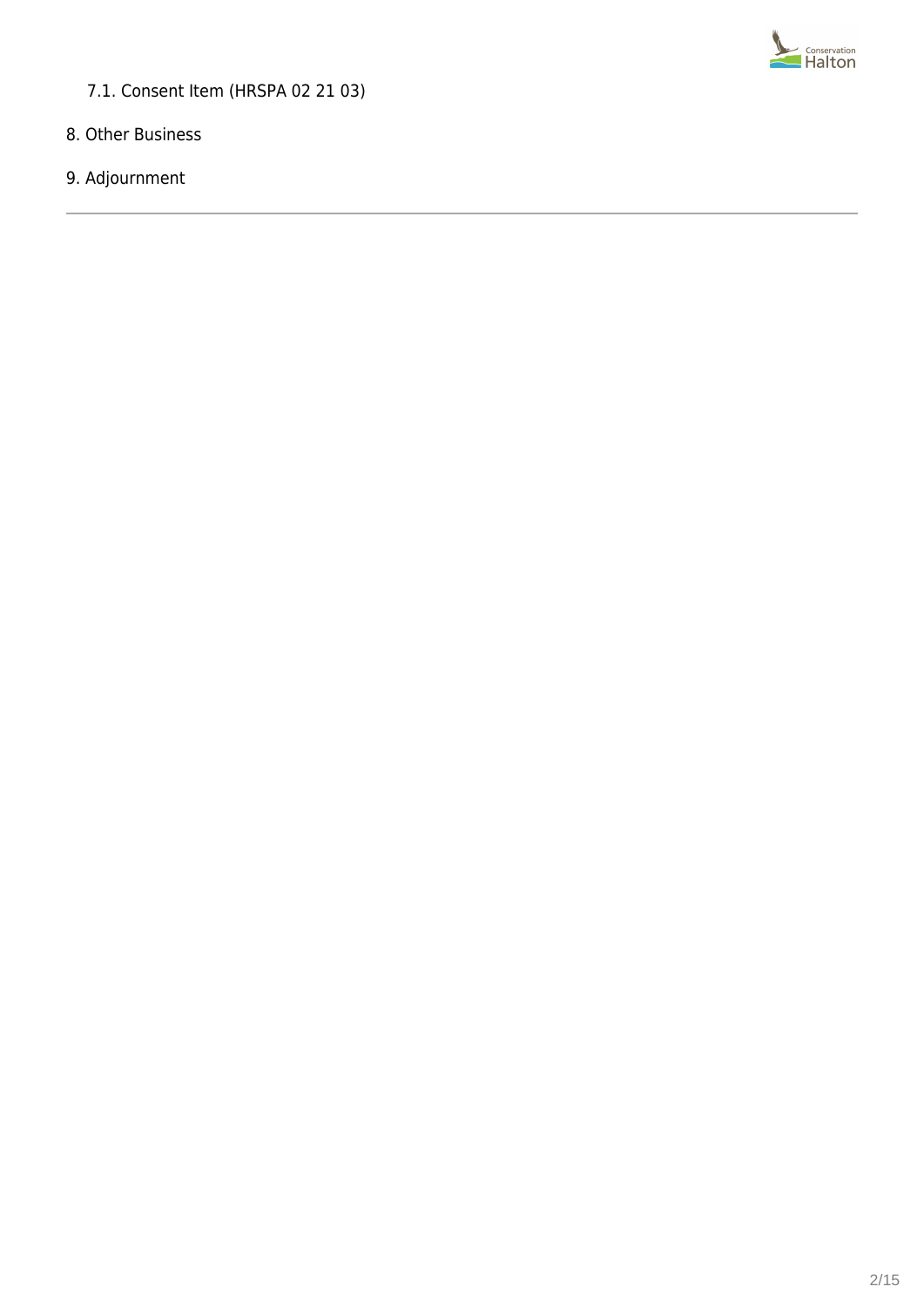# **MEETING NO: # 01 21 HALTON REGION SOURCE PROTECTION AUTHORITY BOARD OF DIRECTORS**

# **MINUTES**

A meeting of the Halton Region Source Protection Authority Board of Directors was held on Thursday, February 18 at 3:00 p.m. via Zoom Webinar.

| <b>Members Present:</b> | <b>Rob Burton</b><br><b>Mike Cluett</b><br>Rick Di Lorenzo<br>Joanne Di Maio<br><b>Cathy Duddeck</b><br>Allan Elgar<br>Dave Gittings<br><b>Steve Gilmour</b><br>Zeeshan Hamid<br>Moya Johnson<br><b>Gordon Krantz</b><br><b>Marianne Meed Ward</b><br><b>Rory Nisan</b><br><b>Gerry Smallegange</b><br>Jim Sweetlove<br><b>Jean Williams</b>                                                                                                                                                                                                                                                                                                                                                                                                                                                            |
|-------------------------|---------------------------------------------------------------------------------------------------------------------------------------------------------------------------------------------------------------------------------------------------------------------------------------------------------------------------------------------------------------------------------------------------------------------------------------------------------------------------------------------------------------------------------------------------------------------------------------------------------------------------------------------------------------------------------------------------------------------------------------------------------------------------------------------------------|
| Absent                  | Hamza Ansari<br>Zobia Jawed<br><b>Bryan Lewis</b>                                                                                                                                                                                                                                                                                                                                                                                                                                                                                                                                                                                                                                                                                                                                                       |
| Staff present           | Kim Barrett, Associate Director, Science & Partnerships<br>Hassaan Basit, CEO/Secretary-Treasurer<br>Garner Beckett, Director, CH Foundation<br>Adriana Birza, Manager, Office of the CEO<br>Niamh Buckley, Administrative Assistant, Office of the CEO<br>Chitra Gowda, Senior Manager, Watershed Planning & Source Protection<br>Craig Machan, Associate Director, Park Operations<br>Kellie McCormack, Associate Director, Planning & Regulations<br>Marnie Piggot, Director, Finance<br>Plezzie Ramirez, Senior Manager, Human Resources<br>Jill Ramseyer, Director, Corporate Compliance<br>Pavan Seth, Procurement Specialist<br>Barb Veale, Director, Planning & Watershed Management<br>Mark Vytvytskyy, Interim Director, Parks and Operations/Executive Digital<br><b>Transformation Lead</b> |

Chair Gerry Smallegange called the Halton Source Protection Authority meeting to order at 3:01 p.m.

**1. Roll Call**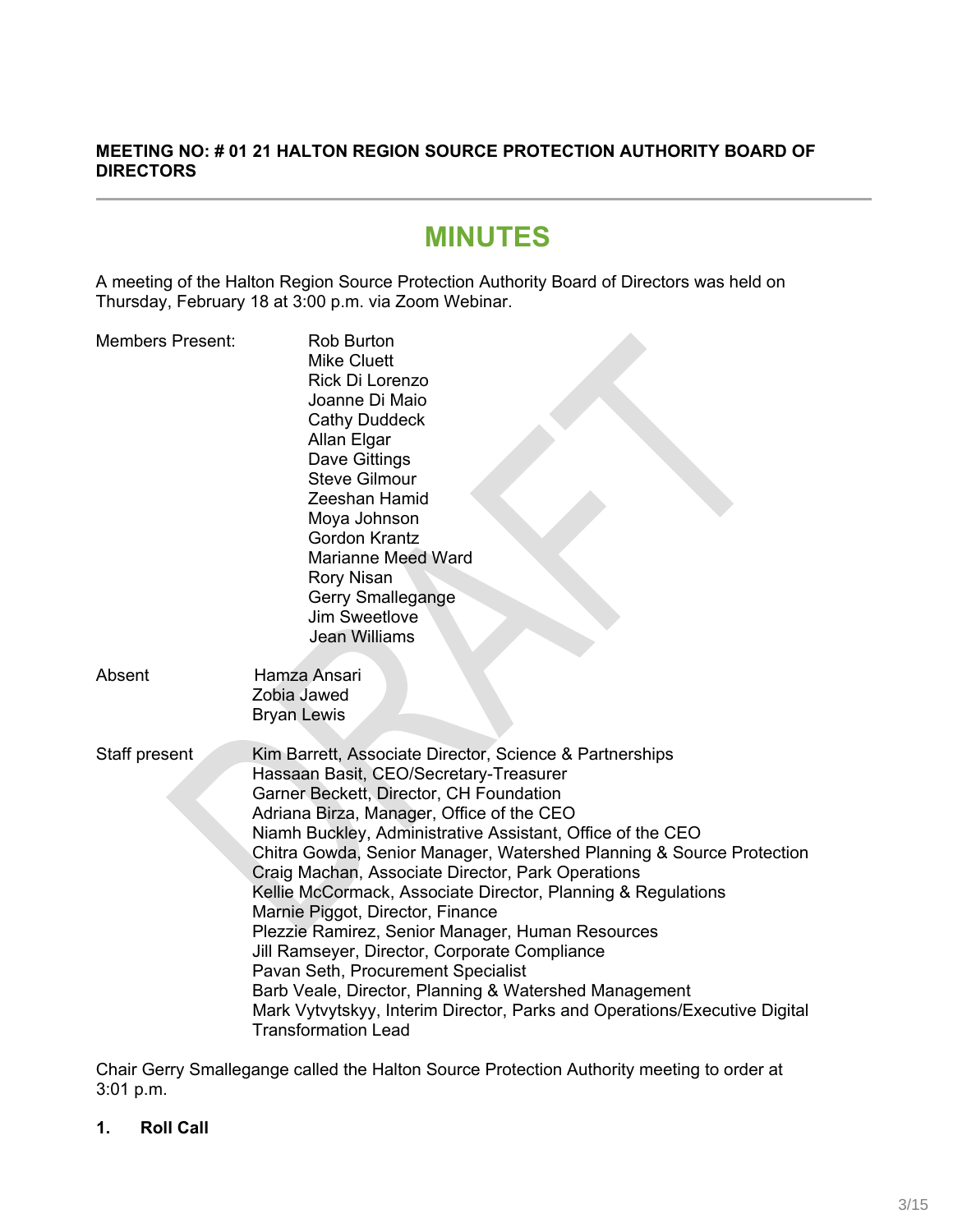# **2. Acceptance of Agenda as distributed**

**HRSPA 01 01** Moved by: Mike Cluett Seconded by: Rory Nisan

THAT the Halton Region Source Protection Authority Board of Directors **accepts the Agenda as distributed.**

*Carried*

## **3. Disclosure of Pecuniary Interest for Board of Directors**

There were **NONE.**

#### **4. Consent Items**

Approval of the Halton Region Source Protection Authority meeting minutes dated November 26

The consent items **were adopted**.

## **5. Action Items**

## **6.1 Source Protection Committee Member Appointment (HRSPA 01 21 01)**

**HSPA 01 02:** Moved by: Cathy Duddeck Seconded by: Jean Williams

THAT the Halton Region Source Protection Authority Board of Directors **approves the appointment of Christopher Murray as the general public representative on the Halton-Hamilton Source Protection Committee for a five-year term.**

| Carried |  |
|---------|--|
|         |  |

#### **7. Other Business**

There was **NO** other business

## **8. Adjournment**

**HSPA 01 03** Moved by: Marianne Meed Ward

THAT the Halton Region Source Protection Authority Board of Directors meeting **be adjourned at 3:03 p.m.**

*Carried*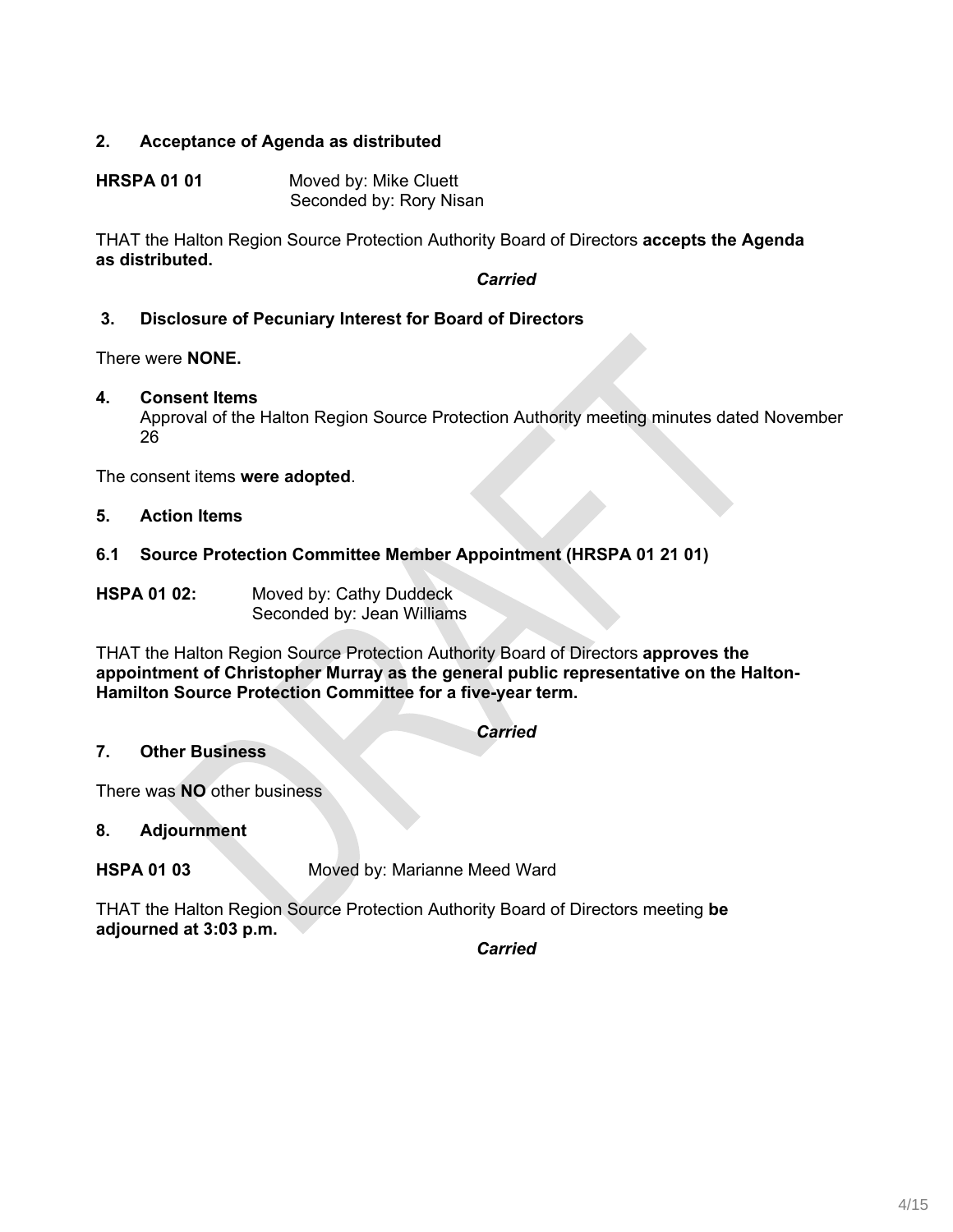| <b>SUBJECT:</b> | Source Water Protection Section 36 Comprehensive Updates 2021-22       |
|-----------------|------------------------------------------------------------------------|
| <b>DATE:</b>    | April 22, 2021                                                         |
| <b>FROM:</b>    | Chitra Gowda, Senior Manager, Watershed Planning and Source Protection |
| MEMO#:          | HRSPA 02 21 01                                                         |
| TO:             | <b>Halton Region Source Protection Authority</b>                       |

# **MEMO**

The drinking water source protection program for the Halton-Hamilton Source Protection Region (HHSPR) is implemented by Conservation Halton and the Hamilton Conservation Authority who function as source protection authorities under Ontario's Clean Water Act, 20AS06.

HHSPR staff achieved several milestones during the 2020-21 program year including pivoting to online meetings during the COVID-19 global pandemic, making progress with comprehensive updates to the science and polices for protecting municipal drinking water sources, policy progress reporting, and supporting policy implementation undertaken by municipalities, provincial ministries, and others. Highlights are provided below. Through 2021-22, staff continue the comprehensive updates per the Minister's Order pursuant to Section 36 of the *Clean Water Act.*

Under Section 36 of the *Clean Water Act,* the MECP required the submission of workplans to review Source Protection Plans. This has led to the second round of source protection planning across Ontario. The workplan for the Halton and Hamilton source protection areas was approved by MECP in March 2019. The Minister's amended Order pursuant to Section 36 of the *Clean Water Act* is attached (Appendix A). The approved workplan includes tasks to review both science and policies, to support the continued protection of drinking water sources. The workplan is available at the website: <https://bit.ly/3k6pyu0>

HHSPR staff are undertaking amendments to the assessment reports, source protection plan, and explanatory document per the Section 36 workplan. These amendments are being brought to the Halton-Hamilton Source Protection Committee (HHSPC) for review and endorsement.

Figure 1 shows the steps required by MECP, leading to the submission of the amended documents to them by HHSPR. The required steps are taken from the guidance for source protection authority staff: "Source Protection Planning Bulletin – Overview of Requirements for Plan and Assessment Report Amendments and Updates under sections 34, 35 and 36 of the *Clean Water Act*", MECP, October 2019.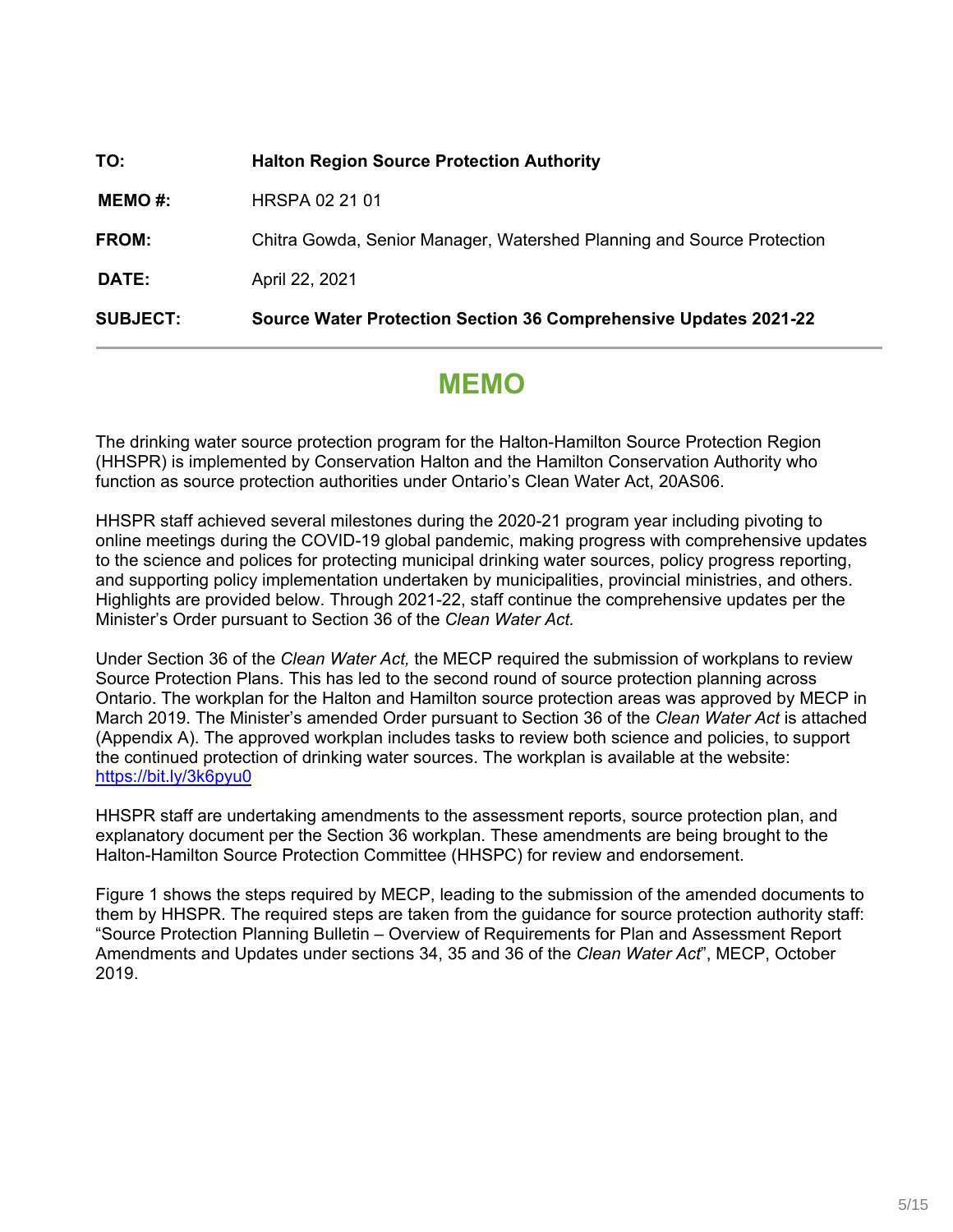## Figure 1 Assessment Report and Source Protection Plan Revision Process (MECP, October 2019)



Table 1 provides timelines developed by HHSPR that ensure adequate consultation and result in a submission to the MECP. Note that the timeline for early engagement depends on MECP.

|  | Table 1 Timelines for Comprehensive Updates for Source Water Protection |  |  |  |  |  |  |  |
|--|-------------------------------------------------------------------------|--|--|--|--|--|--|--|
|--|-------------------------------------------------------------------------|--|--|--|--|--|--|--|

| No.            | <b>Step</b>                                                                                                     | <b>Timeline</b>                                                                                                                                                                                                                                                                                                                                                     |
|----------------|-----------------------------------------------------------------------------------------------------------------|---------------------------------------------------------------------------------------------------------------------------------------------------------------------------------------------------------------------------------------------------------------------------------------------------------------------------------------------------------------------|
| 1              | Need for revisions/updates identified<br>(Minister's Order issued under S. 35<br>or S. 36; SPA initiated S. 34) | 2018 onwards                                                                                                                                                                                                                                                                                                                                                        |
| $\overline{2}$ | Development of amendments/<br>update (in consultation with the<br>HHSPC)                                        | April 1, 2019 to May 31, 2021<br>Involves:<br>Update documents by May 31, 2021<br>SPC meeting on June 15, 2021<br>Address SPC comments by June 20, 2021.<br>$\bullet$                                                                                                                                                                                               |
| 3              | Early engagement (with MECP)                                                                                    | June 21 to July 16, 2021* (4 weeks)<br>*Dates depend on MECP. Involves:<br>Send documents to MECP on June 21, 2021<br>Receive MECP comments by July 16, 2021<br>٠<br>Address MECP comments and update documents for<br>pre-consultation by July 30, 2021<br>Email the pre-con package to the SPC on Aug. 10,<br>٠<br>2021<br>Address SPC comments by Aug. 16, 2021. |
| 4              | Pre-consultation (with MECP and all                                                                             | Aug. 17 to Sep. 10, 2021* (4 weeks)                                                                                                                                                                                                                                                                                                                                 |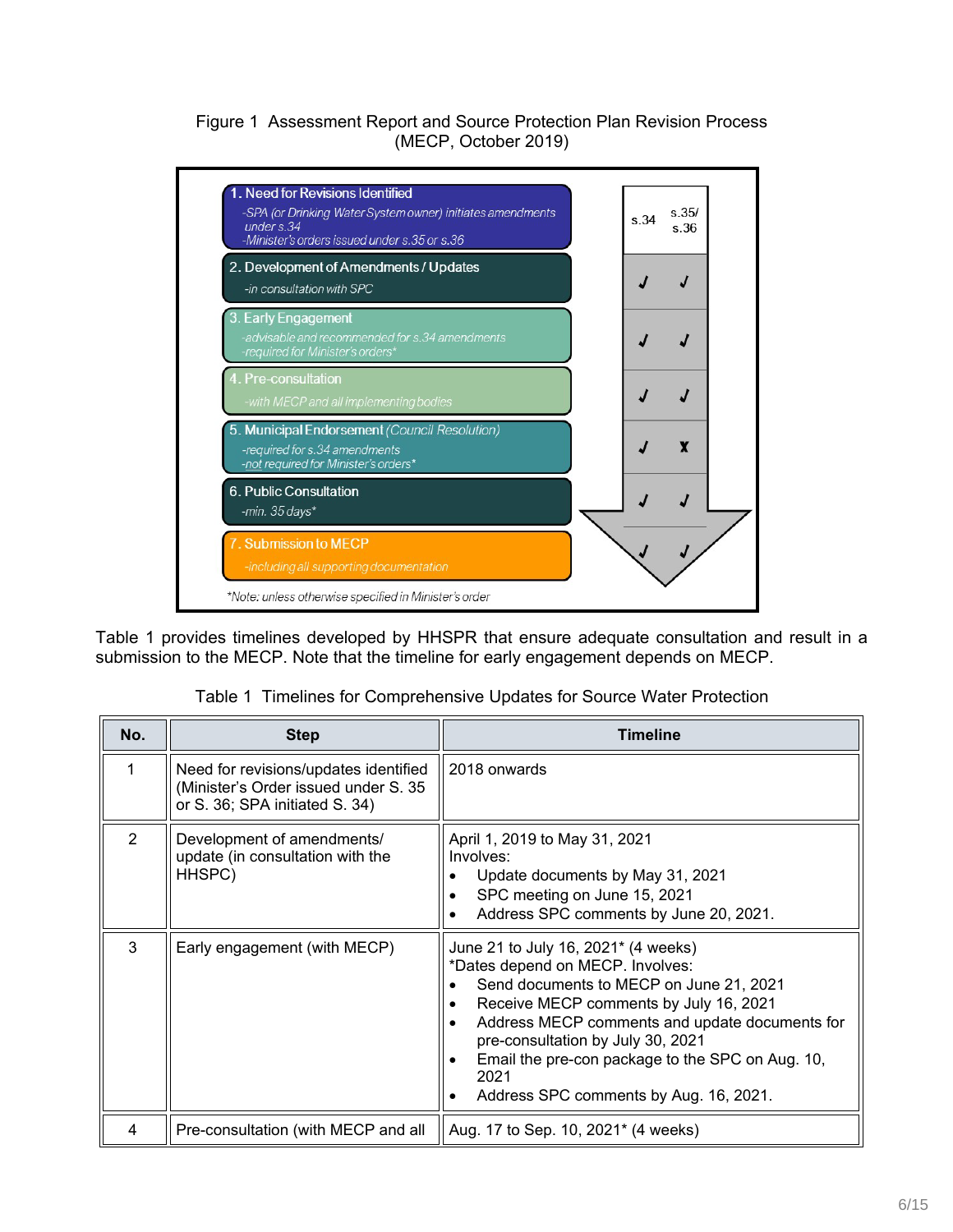| No.            | <b>Step</b>                                                         | <b>Timeline</b>                                                                                                                                                                                                                                                                                                                                                                                                                                                                                                                                                                          |  |
|----------------|---------------------------------------------------------------------|------------------------------------------------------------------------------------------------------------------------------------------------------------------------------------------------------------------------------------------------------------------------------------------------------------------------------------------------------------------------------------------------------------------------------------------------------------------------------------------------------------------------------------------------------------------------------------------|--|
|                | policy implementers)                                                | Involves:<br>Send documents to MECP and policy implementers<br>$\bullet$<br>on Aug. 17, 2021<br>Receive comments by Sep. 10, 2021<br>Address comments and update documents for public<br>$\bullet$<br>consultation by Sep. 24, 2021<br>SPC meeting on Oct. 5, 2021<br>$\bullet$<br>Address SPC comments and prepare all documents<br>$\bullet$<br>for public consultation by Oct. 15, 2021.                                                                                                                                                                                              |  |
| 5              | Municipal endorsement<br>(not applicable for Section 36<br>updates) | Not applicable for Section 36 updates                                                                                                                                                                                                                                                                                                                                                                                                                                                                                                                                                    |  |
| 6              | Public consultation (minimum 35<br>days)                            | Oct. 18 to Nov. 22, 2021 (36 days)<br>Involves:<br>Public posting on Oct. 18, 2021<br>$\bullet$<br>Receive comments by Nov. 22, 2021<br>$\bullet$<br>Address comments and update documents by Dec. 3,<br>$\bullet$<br>2021<br>SPC meeting on Dec. 14, 2021<br>$\bullet$<br>Address SPC comments and prepare all documents<br>for the Source Protection Authority (SPA) Boards by<br>Jan. 15, 2022.<br>SPA board meetings on Feb. 3 and Feb. 16TBD,<br>2022.<br>Prepare all supporting documentation and files<br>$\bullet$<br>including GIS shapefiles by March 14 to submit to<br>MECP. |  |
| $\overline{7}$ | Submission to MECP (including all<br>supporting documentation)      | March 15, 2022                                                                                                                                                                                                                                                                                                                                                                                                                                                                                                                                                                           |  |

During the consultation stage, HHSPR staff will raise awareness about the proposed updates to the source water protection science and policy using various means such as social media and website updates. It is possible that residents may pose questions or have comments about drinking water to the conservation authorities, municipal councillors, and others. Staff will assist as needed and will provide general information about the update process on the website [www.protectingwater.ca](http://www.protectingwater.ca/) to help answer questions.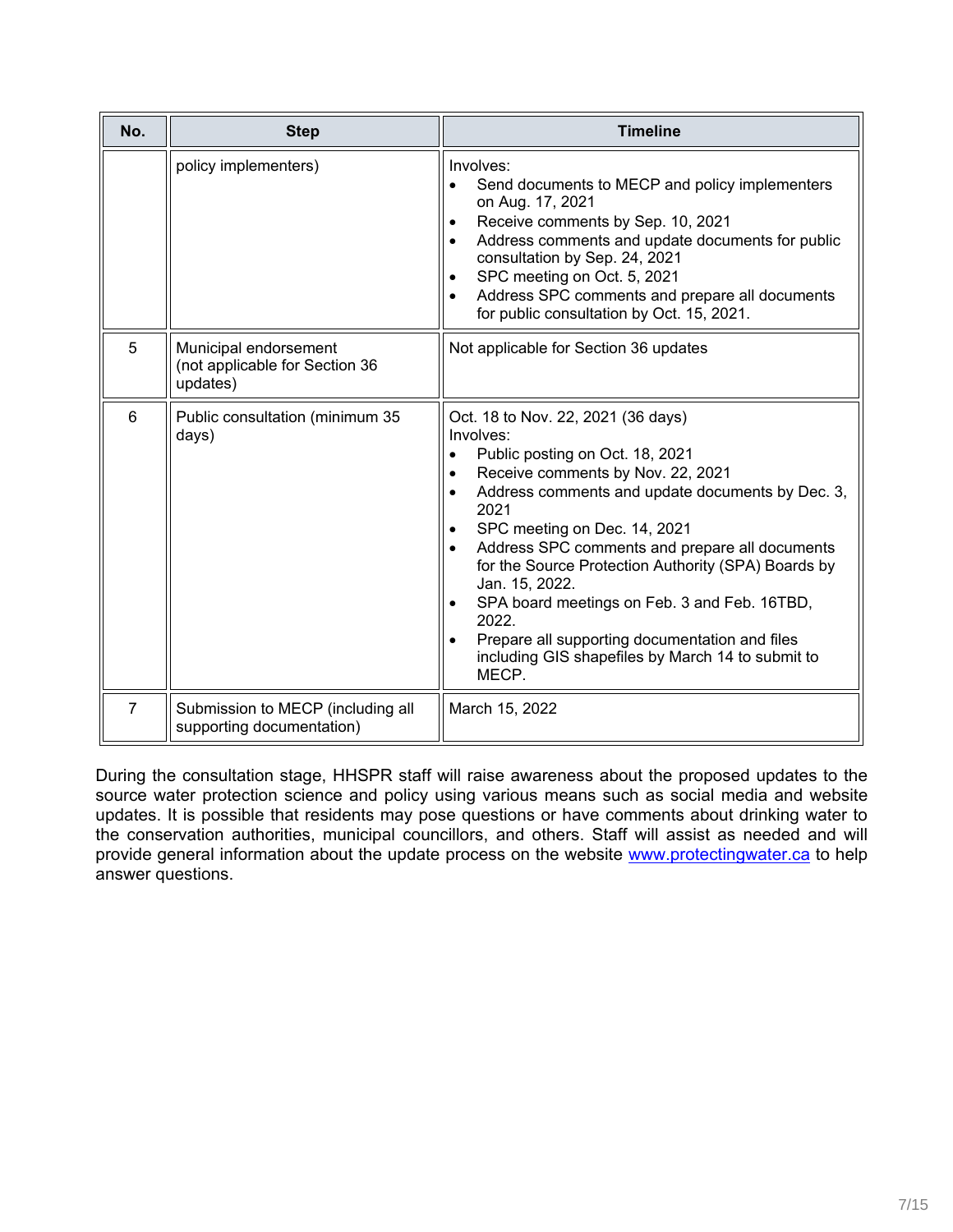**Appendix A**

Ministry of the Environment, Conservation and Parks

Office of the Minister

77 Wellesley Street West 11th Floor, Ferguson Block Toronto ON M7A 2T5<br>Tel.: 416.314.6790 Tel.: 416.314.6790<br>Fax: 416.314.6748 416.314.6748

Ministère de l'Environnement, **de Ia** Protection de **Ia** nature et des Parcs

Bureau du ministre



77, rue Wellesley Ouest 11<sup>e</sup> étage, édifice Ferguson Toronto (Ontario) M7A 2T5 Tél.: 416 314-6790 Téléc. : 416 314-6748

MAR 1 1 2019<br>
MAR 1 1 2019<br>
CB: ENN/1283MC 2012 2266 CR: ENVI283MC-2012-2366

Mr. Gerry Smallegange, Source Protection Authority Chair (A) Conservation Halton 2596 Britannia Road West Burlington, ON L7P 0G3

Ms. Susan Fielding, Source Protection Authority Chair (A) Hamilton Conservation Authority 838 Mineral Springs Road P.O. Box 7099 Ancaster, ON L9G 3L3

Mr. Robert Edmondson, Chair Halton-Hamilton Source Protection Committee 2071 Deer Run Avenue Burlington, ON L7M 2S7

Dear Mr. Smallegange, Ms. Fielding and Mr. Edmondson

I am following up on your proposed workplan for the comprehensive review and update of the Halton Region and Hamilton Region assessment reports and source protection plan for the Halton Region and Hamilton Region source protection areas. The workplan, dated November 22, 2018, was submitted in compliance with the order dated August 5, 2015 issued under section 36 of the *Clean WaterAct.* 

I am pleased to note that your workplan confirms that implementation of the source protection plan is going well and I appreciate the level of effort you put into your analysis of your assessment reports and plan.

Pursuant to subsection 36 (1) of the *Clean WaterAct, I* am amending the order dated August 5, 2015, to establish requirements governing the content and timeframes of the review and the process to be followed for any updates to your assessment reports and plan. The source protection committee shall update the assessment reports and source protection plan to address the workplan items identified in the attachment to this order and ensure those changes comply with the recent amendments to the General Regulation and Director's Technical Rules.

1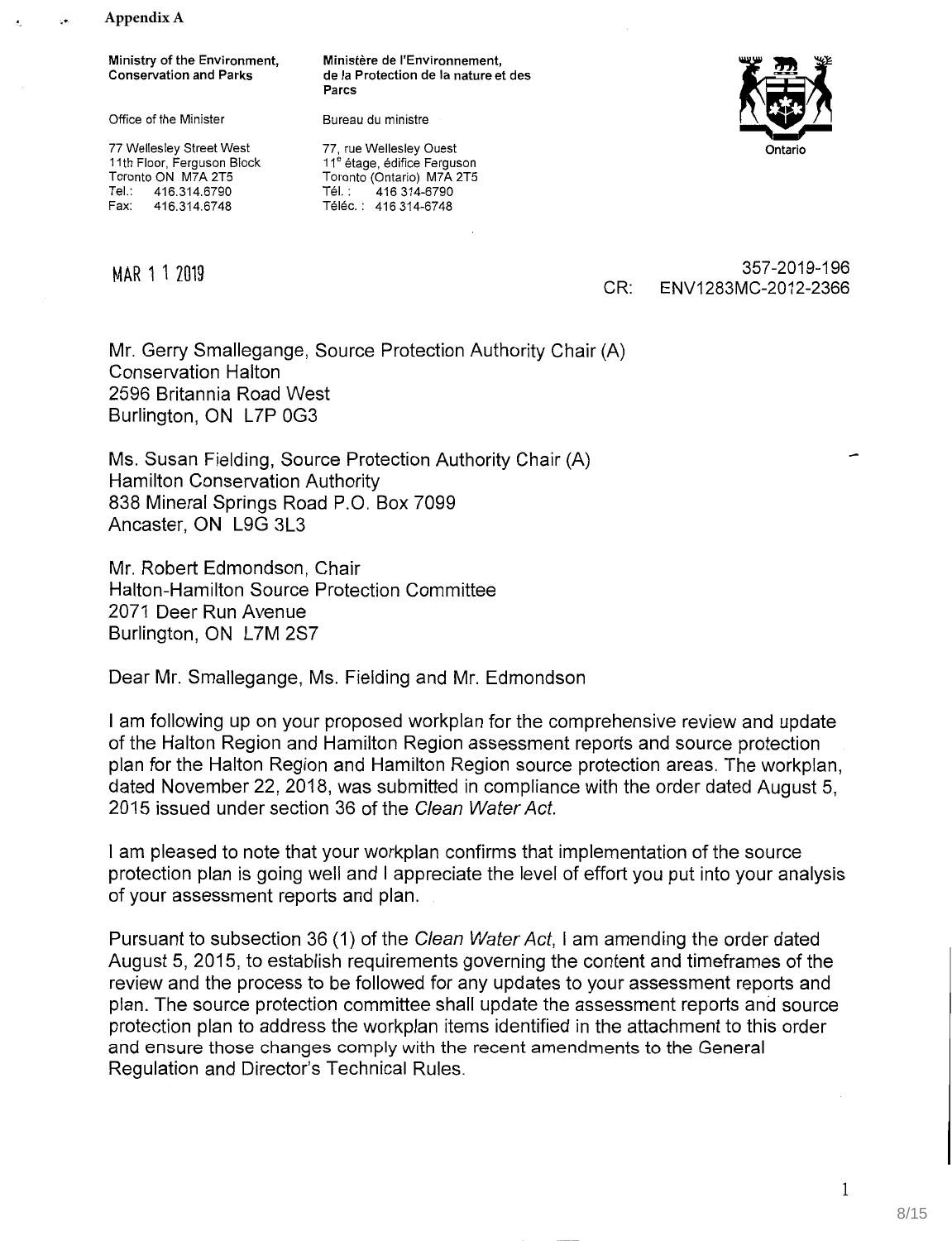You may proceed with any other items in the workplan that are consistent with the Act, its regulations and technical rules that are in effect at the time of the updates; staff in the Ministry's drinking water source protection program can provide you advice on this. You can contact Debbie Scanlon, Manager Approvals Section (416-212-8839) if you have any questions. I will leave it to the source protection committee and source protection authorities, with the local municipalities, to determine which of these other updates proceed.

When undertaking any updates, the source protection committee and lead source protection authority must follow the amendment process and consultation requirements set out in the attachment to this letter. All updates carried out under section 36 of the Clean Water Act are to be submitted to the Ministry within six (6) months after the completion of the required updates and consultation.

I want to thank you for the continued efforts of the source protection authorities, committee and local communities to ensure sources of drinking water are protected. Significant progress has been made in source protection and the province looks forward to continuing to work with you and all stakeholders to protect sources of drinking water.

Sincerely,

Rod Phillips Minister

C: Diane Bloomfield, Project Manager, Halton Hamilton Source Protection Region Hassaan Basit, CAO Conservation Halton Lisa Burnside, CAO Hamilton Conservation Authority Judy Love, Administrative Assistant, Hamilton Conservation Authority Director, Source Protection Programs Branch, MECP Debbie Scanlon, Manager, Source Protection Programs Branch, MECP Stacey Baker, Program Analyst, MECP Bilal Kidwai, Liaison Officer, MECP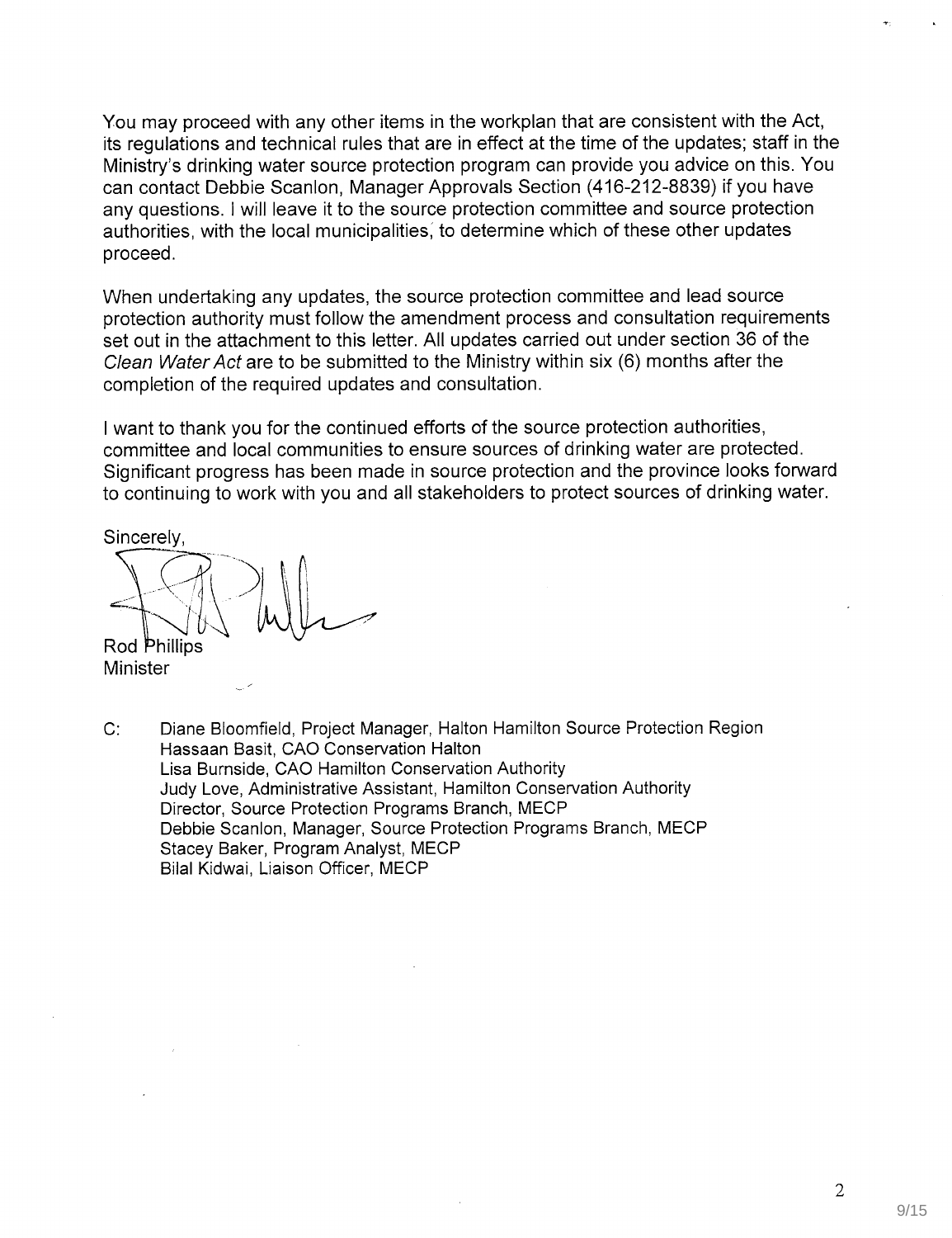Attachment: Halton-Hamilton Updates under Section 36 of the Clean Water Act

# Mandatory Updates to the Assessment Reports and Source Protection Plan

The Halton-Hamilton Region source protection committee shall ensure that the review includes updates to the assessment reports and source protection plan to:

- comply with the amendments made to the Director's Technical Rules, published on the Environmental Registry in March 2017 under posting number 012-8507. In particular for your source protection areas, this includes assessing the vulnerability of the Great Lakes intakes that the workplan indicates are vulnerable (Burlington, Oakville and Woodward) and identifying locations where the above grade handling and storage of fuel poses a risk;
- update liquid hydrocarbon pipeline references in the current assessment reports and plan from a local threat to a prescribed drinking water threat of provincial interest and ensure policies apply to all relevant protection zones to align with 2018 amendments to the General regulation (O.Reg. 287/07) under the Clean Water Act and Director's Technical Rules;
- make updates to align with neighboring Source Protection Plans to incorporate the water quantity risk assessment and policies when included in the approved Grand River source protection area for Guelph-Eramosa;
- include technical work completed within the timeframe of the comprehensive review for changes to drinking water systems, including Freelton, Carlisle, Burloak, Campbellville, Cedarvale, Woodward and Walkers Line drinking water systems where appropriate, as necessary under O.Reg 205/18 of the Safe Drinking Water Act.
	- o The source protection committee, authorities and affected municipality should jointly determine if it would be more appropriate to have the source protection authority propose amendments under section 34 of the Clean Water Act to deal with the changes to any drinking water systems, as opposed to including these updates as part of the review under section 36.
- revise policies that support improved implementation, such as policy G-2 for the County of Wellington.

# Amendment Process for Updates including Consultation:

The rules that source protection committees and source protection authorities were required to follow under the Clean Water Act in preparing, consulting on and submitting assessment reports and source protection plans to the Ministry will generally apply when making updates as part of this review. However, as with locally initiated amendments, any proposed updates to the assessment reports and plan are to be consulted on concurrently and submitted together as one package to the Ministry by the source protection authority.

Only those provisions of the Clean Water Act and the General regulation referred to below apply to the update of the assessment reports and source protection plan. For example, as no terms of reference is being required for the review and update of the assessment report and plan, subsection 36 (3) of the Clean Water Act does not apply.

3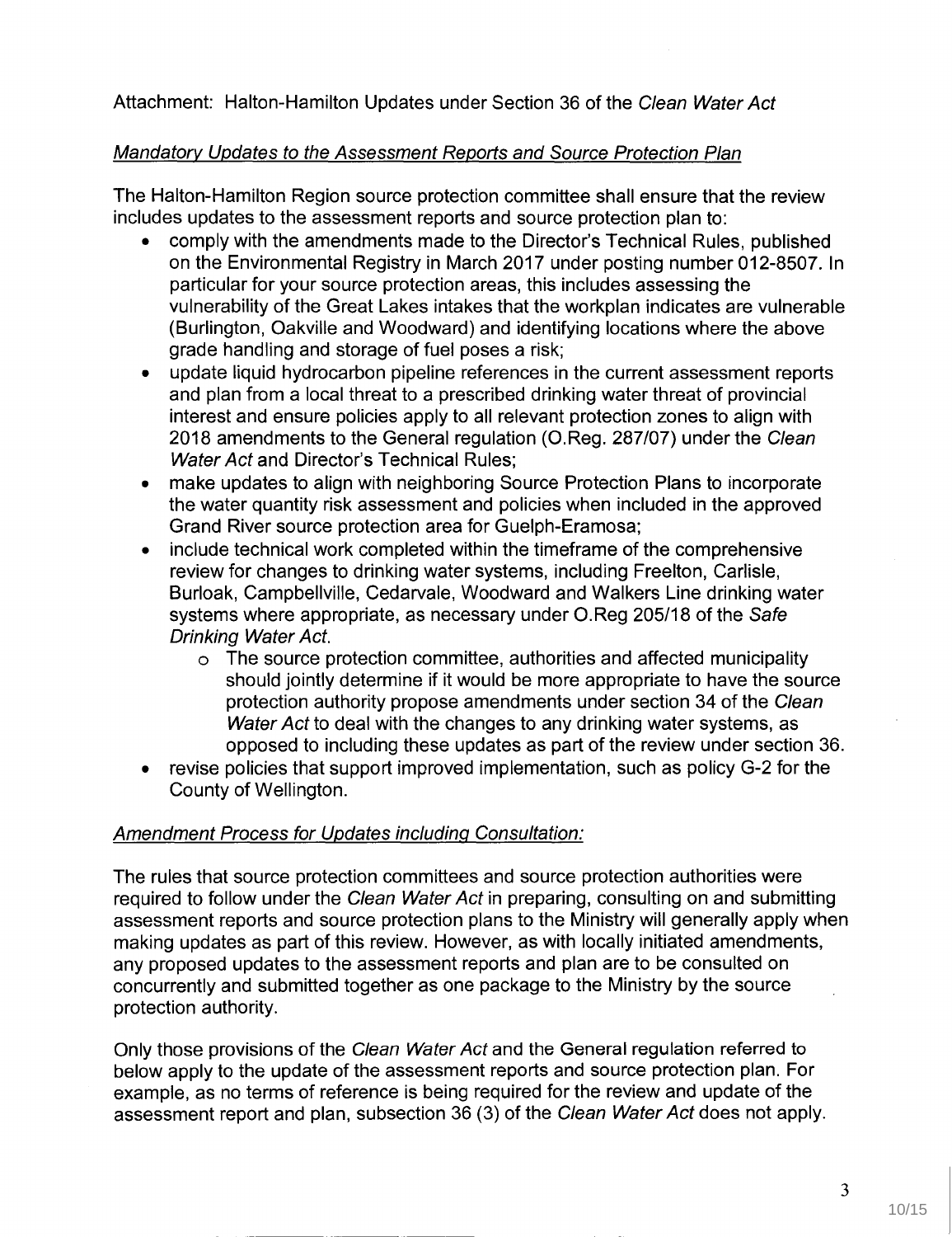Accordingly, for the updates to the assessment reports and source protection plan, the following provisions apply:

- Assessment report content outlined in section 15 of the Clean Water Act and sections 11 to 14 of the General regulation.
- Source protection plan content outlined in subsections 22 (2) to (15) of the Clean Water Act and sections 20 to 34 of the General regulation.

Updates to the assessment reports and source protection plan shall be made in consultation with affected municipalities, the Ministry, and any other bodies responsible for implementing a policy that may be revised as part of the updates. Consultation shall include the following minimum requirements:

- Early consultation on any draft updates to the assessment reports and plan with the Source Protection Programs Branch prior to carrying out pre-consultation with other bodies.
- Pre-consultation with all implementing bodies as well as persons and businesses engaged in significant drinking water threats in the geographic areas affected by the updates in accordance with sections 35 to 39 of the General regulation.
- Consultation for a minimum of 35 days, as outlined below.

The Explanatory Document that accompanies the plan (section 40, General regulation) shall also be updated to reflect the proposed changes to the plan and made available for consultation.

While consulting on the proposed updates to the assessment reports and source protection plan in accordance with the requirements set out above, comments received shall be documented, considered and addressed prior to advancing to the next consultation stage or finalizing the proposed updates to the assessment reports and plan.

Notification and publication of the proposed updates shall follow the provisions included in the General regulation for assessment reports and plans as described below. This includes making the proposed updates available on the Internet and in locations that are accessible to give the public and other interested parties an opportunity to inspect and comment on the updates. Specifically, consultation on the proposed updates to the assessment reports and plan shall occur concurrently and sections 23 to 25 of the Clean Water Act and section 41 of the General regulation apply with modifications noted below:

- References to a draft or proposed source protection plan shall be read as references to the proposed updates to the assessment reports and source protection plan that result from the review carried out under section 36 of the Clean Water Act.
- Notices shall be provided to the clerk of each municipality and all other persons and bodies listed in section 41 that are affected by the proposed updates.
- A public meeting referred to in clause (c) of subsection 41 (3) and in subsection 41(7) is optional as determined by the source protection commiftee in consideration of the nature and scope of the proposed updates.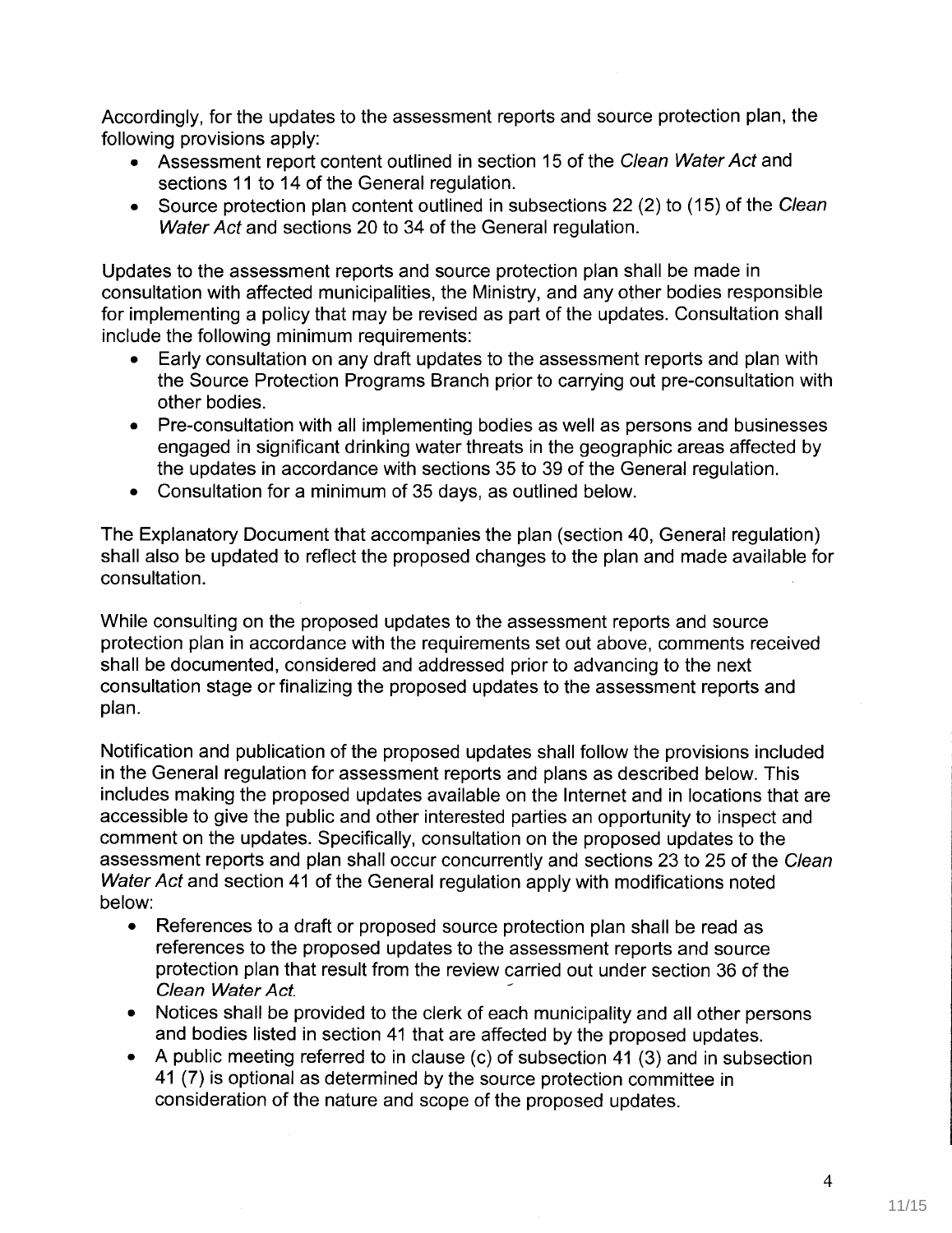| <b>SUBJECT:</b>   | Annual Progress Report 2020 for the Halton-Hamilton Source Protection<br><b>Plan</b> |
|-------------------|--------------------------------------------------------------------------------------|
| <b>DATE:</b>      | April 22, 2021                                                                       |
| <b>FROM:</b>      | Chitra Gowda, Senior Manager, Watershed Planning and Source Protection               |
| <b>REPORT NO:</b> | HRSPA 02 21 02                                                                       |
| <b>REPORT TO:</b> | Halton Region Source Protection Authority Board of Directors                         |

## **Recommendation**

THAT the Halton Region Source Protection Authority **receives for information the staff report outlining the progress in the Annual Progress Report 2020 for the Halton-Hamilton Source Protection Plan;**

And

THAT the Halton Region Source Protection Authority, together with the Hamilton Region Source Protection Authority, **endorses the submission of the Annual Progress Report 2020 for the Halton-Hamilton Source Protection Plan to the Ministry of the Environment, Conservation and Parks by May 1, 2021 in the format set out by the Province.**

## **Executive Summary**

The Halton-Hamilton Source Protection Plan came into effect at the end of December 31, 2015. Source Protection Authorities report on policy implementation progress annually as required under the *Clean Water Act, 2006*. Staff prepared the Annual Progress Report for 2020, demonstrating continued policy implementation by municipalities and others to protect municipal drinking water sources.

Activities that pose significant risks to municipal drinking water sources continue to be monitored, verified, removed, or addressed by implementation of policies. By the end of 2020, 88% of the existing significant threat activities were managed. All policies in the Halton-Hamilton Source Protection Plan are in process or have been implemented.

Municipal staff appointed as risk management officials and inspectors under the *Clean Water Act*  continued to safely verify and inspect threat activities occurring in the region in 2020, following physical distancing and other safety measures put into place in Ontario due to the COVID-19 pandemic.

The following report provides an overview of the activities undertaken and successes achieved for the Halton-Hamilton Source Protection Plan in 2020.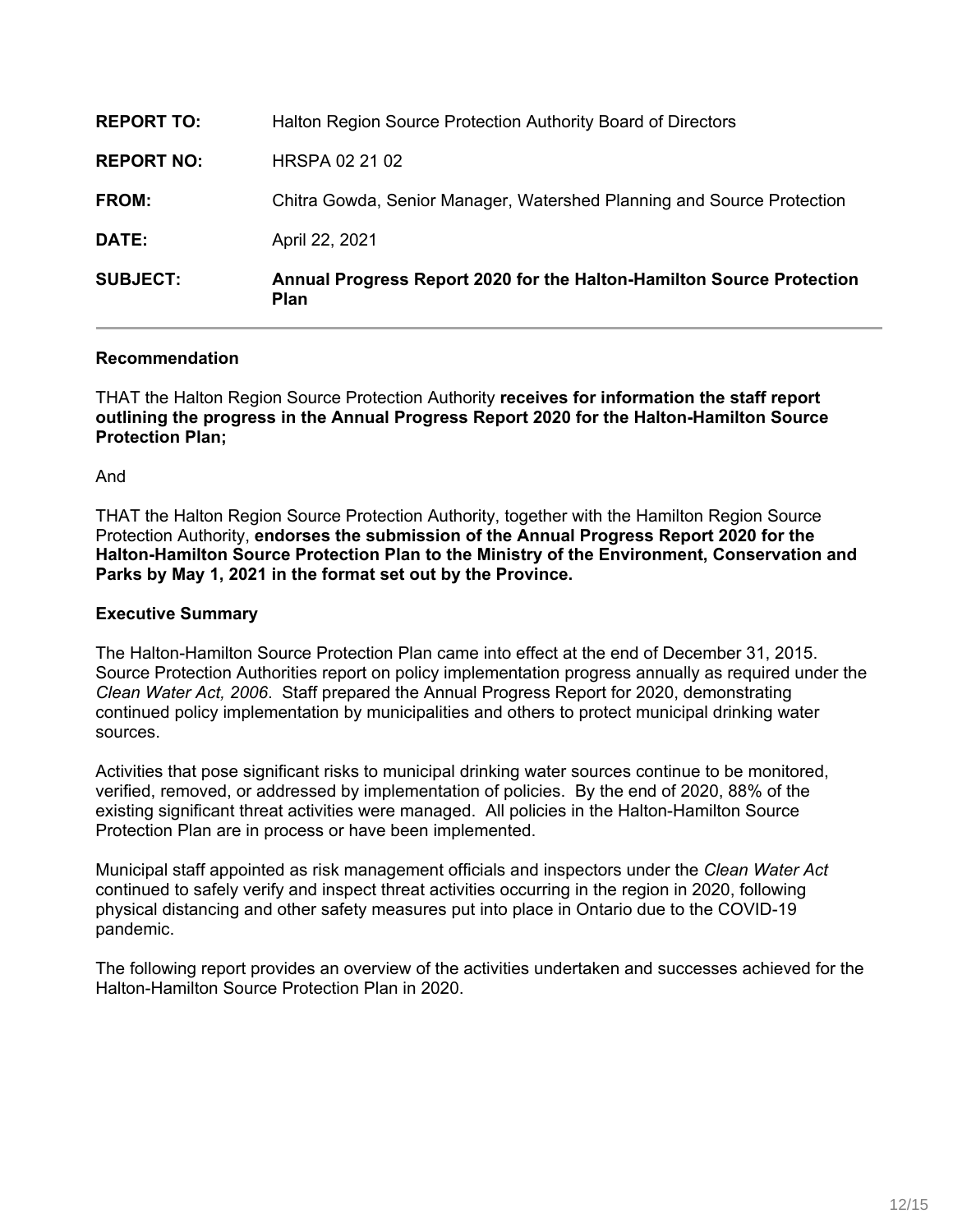# **Report**

## **Background**

The *Clean Water Act, 2006* requires the preparation and implementation of source protection plans to protect the quality and quantity of sources of municipal drinking water. The Halton-Hamilton Source Protection Plan was approved by the Ministry of the Environment, Conservation and Parks (MECP).

The plan took effect on December 31, 2015 and since then the implementation of policies is being carried out by municipalities, provincial ministries, and others, to address risks posed to municipal drinking water sources. The policy implementers have been working to satisfy the intent of each policy. There are a variety of policy tools used in the plan, including "soft tools" such as education and outreach, best practices, and stewardship programs, and regulatory tools including land use planning (official plan and zoning by-laws), prescribed instruments (such as environmental compliance approvals), risk management plans (per Part IV of the Clean Water Act), and other strategic measures. Together, they meet the objectives of the plan to protect existing and future municipal drinking water sources.

#### Source Water Protection during a Global Pandemic

In March 2020, a global pandemic was declared by the World Health Organization due to the unprecedented and life-threatening COVID-19 (coronavirus) disease. The pandemic caused major changes across all aspects of life and Ontario declared a state of emergency. Municipalities and other source protection plan policy implementers adapted to the situation applying appropriate health and safety protocols ensuring the safety of watershed residents and staff, while making good progress in policy implementation towards the protection of municipal drinking water sources.

#### Policy Implementation Progress and Reporting

Staff at Conservation Halton and the Hamilton Conservation Authority pivoted quickly during the pandemic to continue their work as source protection authorities. Working together as the Halton-Hamilton Source Protection Region (HHSPR), they set up virtual committee meetings and analysed reports received on policy implementation progress. The 2020 Annual Progress Report is prepared accordingly, as attached. The Halton-Hamilton Source Protection Committee (HHSPC) provided their opinion on achieving source protection plan objectives for 2020 for inclusion in the report. They gave an overall score of "Progressing Well" for plan implementation and endorsed the attached report including edits at their meeting held March 9, 2021, for submission to the Source Protection Authority Boards, prior to submission to the MECP.

Figure 1 provides a simplified overview of a comprehensive process for annual progress reporting on source protection plan policy implementation.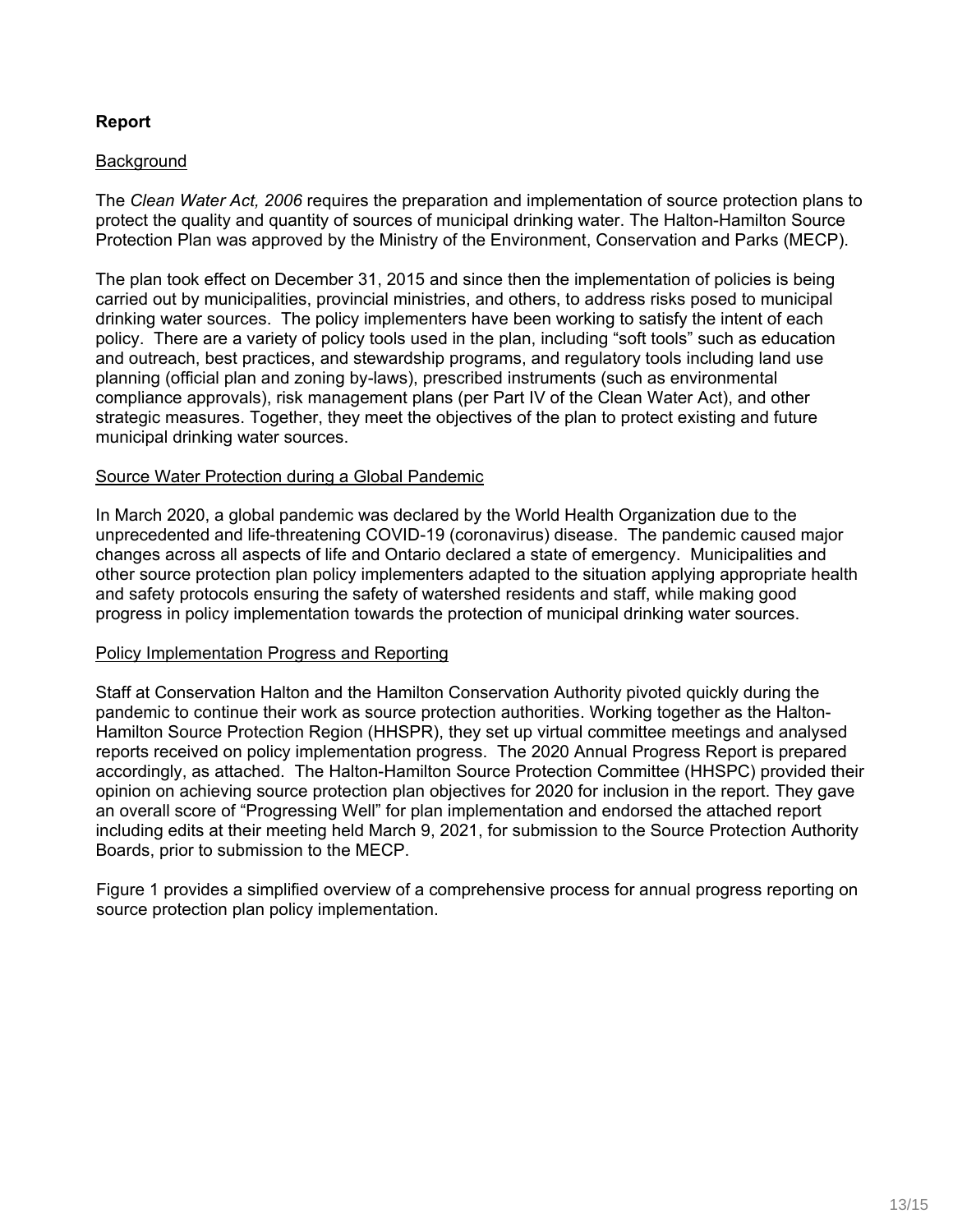# Figure 1: Source Protection Plan - Annual Progress Reporting at a Glance



Staff analysed information from implementing bodies, using the online Electronic Annual Reporting (EAR) tool. Municipalities, provincial ministries and others are commended for a large effort in implementing policies through a global pandemic, and in collecting pertinent data and information over the course of the year.

# **Highlights**

Activities that pose significant risks to municipal drinking water sources continue to be monitored, verified, removed, or addressed by implementation of policies. Of the 213 significant threat activities, 177 are addressed to date through policy implementation. There were 11 new threats added, and 22 removed through field verification. This leaves 25 existing significant threats remaining to be addressed. By the end of 2020, 88% of the existing significant threat activities were managed.

All policies in the Halton-Hamilton Source Protection Plan are in process or have been implemented. Some of these policies manage or, in limited instances, prohibit activities on properties that pose a significant threat. Some policies are strategic in nature and not specific to a drinking water threat activity and thus help protect drinking water sources in a more general way. Sixty of the policies are legally binding and must be implemented. The remaining thirty-eight policies are requests for actions.

Following the intent of the source protection plan policies, municipalities have been integrating source water protection into their operations to ensure all municipal decisions and actions protect drinking water sources. Eight municipalities require Official Plan and/or Zoning By-Law conformity with the Halton-Hamilton Source Protection Plan, as summarized in Table 1 below.

| <b>Status of Conformity to Source</b><br><b>Protection Plan</b> | <b>Municipal Official Plan</b>  | <b>Municipal Zoning By-Law</b>                       |
|-----------------------------------------------------------------|---------------------------------|------------------------------------------------------|
| Completed                                                       | Hamilton, Wellington, Puslinch  | Hamilton, Puslinch                                   |
| Completed and under appeal                                      | <b>Burlington</b>               |                                                      |
| In progress                                                     | Halton Region, Oakville, Milton |                                                      |
| Not started                                                     | <b>Halton Hills</b>             | Burlington, Oakville, Milton,<br><b>Halton Hills</b> |
| Not applicable                                                  |                                 | Halton Region, Wellington                            |

Table 1: Official Plan and Zoning By-Law Conformity Status

Municipal staff appointed as risk management officials and inspectors under the *Clean Water Act*  continued to safely verify and inspect threat activities occurring in the region in 2020, following physical distancing and other safety measures put into place in Ontario due to the COVID-19 pandemic. A risk management plan was negotiated by the Halton Region municipality to address two